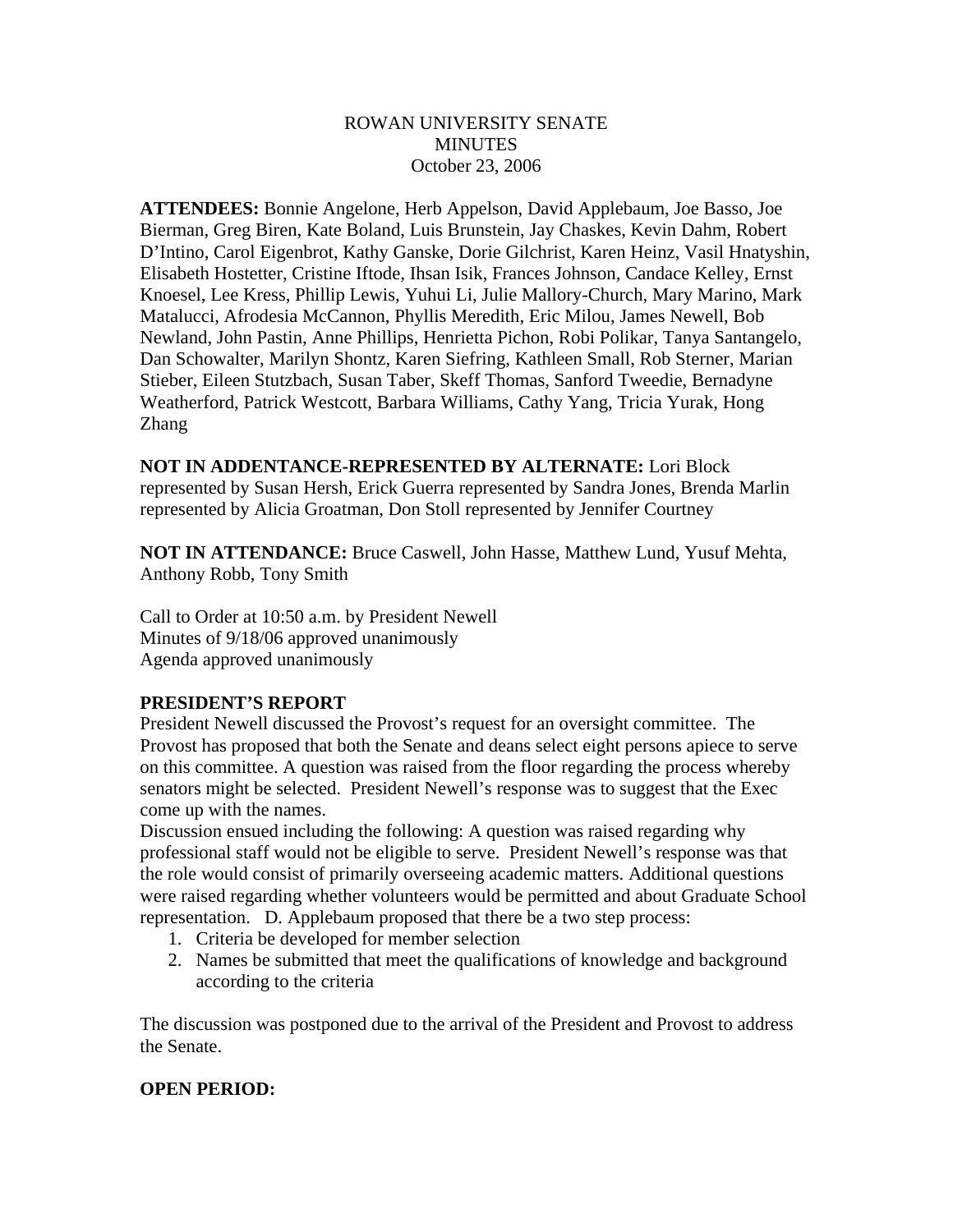President Farish and Provost Houshmand addressed the Senate by soliciting questions from the members.

Sanford Tweedie: What will be the impact of the budget situation on the Master Plan? Answer: Initiatives hoped for will not happen; it is uncertain when there will be a bond issue to cover the necessary revenue. The president suggested that "Plan B" be considered; i.e.:

- The University is positioned to draw upon the interest every two years if necessary
- University College is being developed to generate revenue
- Donors

In summary, there is a plan with no immediate funds to finance it.

Elisabeth Hostetter: What is the status of the new building in Fine and Performing Arts within the Master Plan?

Answer: the President reviewed the history of the campus building plan. He stated that FPA was originally to have a wing of Wilson, but that was changed after the Engineering building construction with the unresolved issue of parking. Rowan then hired another consultant (Suzaki) to address the parking issue. His promise to the Theater Department is that, given the small size of the department, we may need to figure out how to do this within the priorities. There will be open sessions to further discuss priorities.

Anne Phillips raise a question related to the issue of non-salary payment that is or is not allowed (i.e. - book royalties, exam copies, etc.)

Answer: The President responded that there is a huge problem of conflict of interest with the University's boards. He has been working with the Attorney General's office to change the policy which has offended half of the Board of Trustees. The new plan has problematic language.

Skeffington Thomas raised a concern regarding the ongoing problem of upkeep of facilities particularly after the Homecoming. He expressed specific concern about the lack of cleaning be scheduled in a timely fashion.

Answer: The President noted that there was a "major screw up" over the past weekend. He agreed that maintenance should have been anticipated and scheduled and stated the he is looking into this problem.

Jay Chaskes, regarding PACE (University College), questioned the extent to which research will be emphasized in the future with the Provost. He noted that we will have to decide who we will be and he was wondering when we will do this.

Answer: The President stated that we all need to be on the same page. His personal view is that research is both necessary and fun; consequently there should be adjusted time for it. He also stated that making it mandatory takes away this original intent and that it is not his job to impose research.

Response by J. Chaskes: The concern is not just about research, but also to address the larger issue of whom we aspire to be, particularly in what we tell newer faculty. Response by President: A universal sense of purpose needs to be articulated; he'll gladly assemble a panel including of some of administration due to a necessity to report to the Board. Their mission: to define how Rowan is different from other institutions.- i.e.

predestination, not randomness.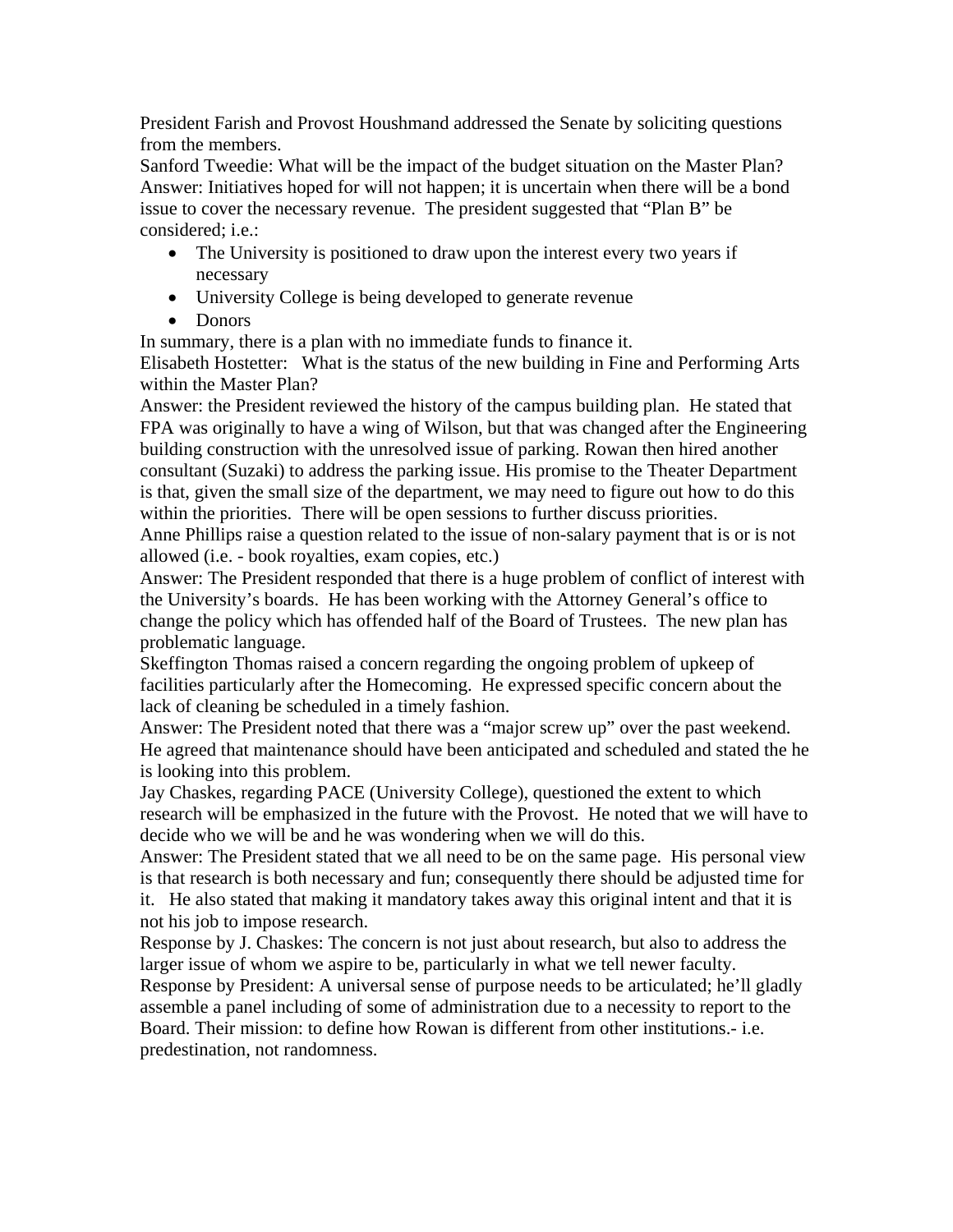Question for the Provost: Jim Newell questioned that given the finite pool of adjuncts, how do we comfort departments who are at their limits as to their participation in the university college?

Provost's answer: Quality and choice are both important in that no unit will be forced to participate. He will provide the resources and supplement operating budgets. We need to be more aggressive in recruiting adjuncts providing more incentives to work at Rowan. End of Open Period.

President Newell resumed the discussion of the Provost's proposed oversight committee by suggesting that the Senate return to the issue of its structure later. He acknowledged that if professional staff matters will be discussed, then professional staff should be represented. He also noted that there would need to be further discussion of size and composition.

**PROMOTION**- Current chair, Kathy Ganske, and past chair, Sandy Tweedie, met with Nick Diobildo and Phil Lewis, representing the AFT, to discuss proposed changes to the Memorandum of Agreement. The discussion did not mean implementation of any changes. The promotion deadline to sign-up for intent to apply has been extended to November 3rd. Folders are due on January 5, 2007. The checklist has also been changed. Promotion information will be available on the Provost's website.

Colleges have the option to adopt their own system with AFT and Administration input. A proposed change to departmental representation to include tenured assistant professors as an option was discussed. Making sure that multiple departments are represented, with a preference for full and associate professors, then including tenured assistant professors as needed was recommended.

The only files that would be reviewed would be:

- Those with discrepancies of votes
- Those that have a uniform, but negative vote
- Those with disagreement votes- i.e., abstentions or negative, but passed.

A concern was raised regarding the start-up date of March 2nd, finishing by March 30th due to the need for meetings in March to address questionable files while working around Spring Break.

A clarification was requested regarding whether or not an LAS person is to be added; this will be referred to Phil Lewis for an answer.

A question was raised from the floor regarding where the need for changes originated. The answer was that the union felt they were needed due to lack of adjusted time for the chair and the need to reduce the number of files to be reviewed.

**MASTER PLAN:** S. Tweedie - According to the chair, the committee will take two weeks to review with the report with open sessions for feedback. A report will go to Suzaki by December; therefore, the meetings will take place in late November. A 60 million dollar bond was passed by the Board to begin to implement some of Suzaki's suggestions and deferred maintenance.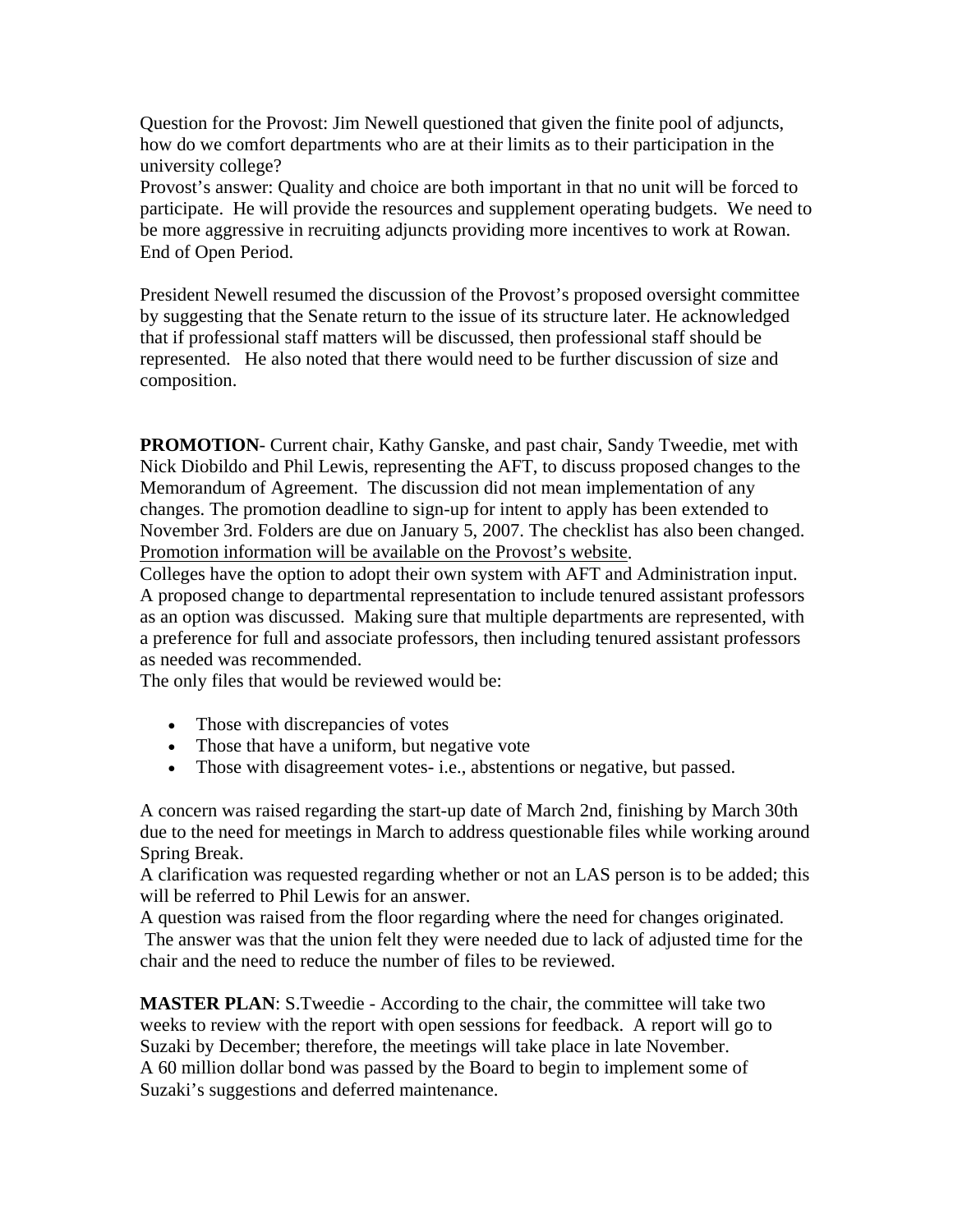A 6' x 4' 3-D model of Rowan Blvd. and the Master Plan is completed and can be found outside of the President's office, Bole Hall.

**CONSTITUION AND BY-LAWS**: K. Siefring- The current version of the Constitution and By-laws revisions which have been four years in the making will be sent out to be reviewed within departments for a final vote. There has been a major change in order to add more voices to the Senate. The Senate will have to decide what it needs to be. The document does not have to vote on in its entirety. If the Senate moves this forward, it will have to be voted on by all of its eligible constituencies. The final step will be to forward it to the Board of Trustees.

President Newell stated that he has decided to move this forward this year and that the time frame will depend upon the process including debate.

**SABBATICAL LEAVE**: F. Johnson- On November 13, 2006, the Sabbatical Leave folders are due. They will provide for three semesters and there are 23 possible spots available.

**COMMITTEE ON COMMITTEES**: D. Gilchrist- Chair moved the resignation of Winnie Still Davis simultaneously with her replacement of Gabrielle Lisella ; she also moved Tara Timberman to be placed on the World Education Council; both motions passed unanimously.

**RESEARCH**- Jay Kuder's office would like to make requirements available to faculty and students who are involved in doing research. He expressed concern about a lack of venue for presenting scholarly activities. A discussion ensued regarding former role of the Faculty Center in holding conferences for the presentation of SBR research which included presenting certificates for scholarship. According to F. Johnson, attendance was problematic with presenters failing to even pick up their awards. She suggested that a discussion with Jay Kuder take place regarding a format for the presentation of research and suggested that it may be impeded by there being no requirement that recipients present as there was in the past.

**OLD BUSINESS**: There was no old business to report.

## **NEW BUSINESS**:

**The Diversity Committee**: Anne Phillips, presented a report of its activities and findings with a brief period of question and answers. The Diversity Task Force submitted its report on 5/22/06. One of its recommendations was the formation of a Senate Committee.

- A, Phillips referred to the on-line survey and its analysis
- A. Phillips reviewed the findings of the Task Force.
- A. Phillips proposed a Senate standing committee, suggesting the nature of the committee's mission and later added the motion for a Chair to be considered. Any language comments can be forwarded to A. Phillips to be considered as friendly amendments. The resolution is appended.